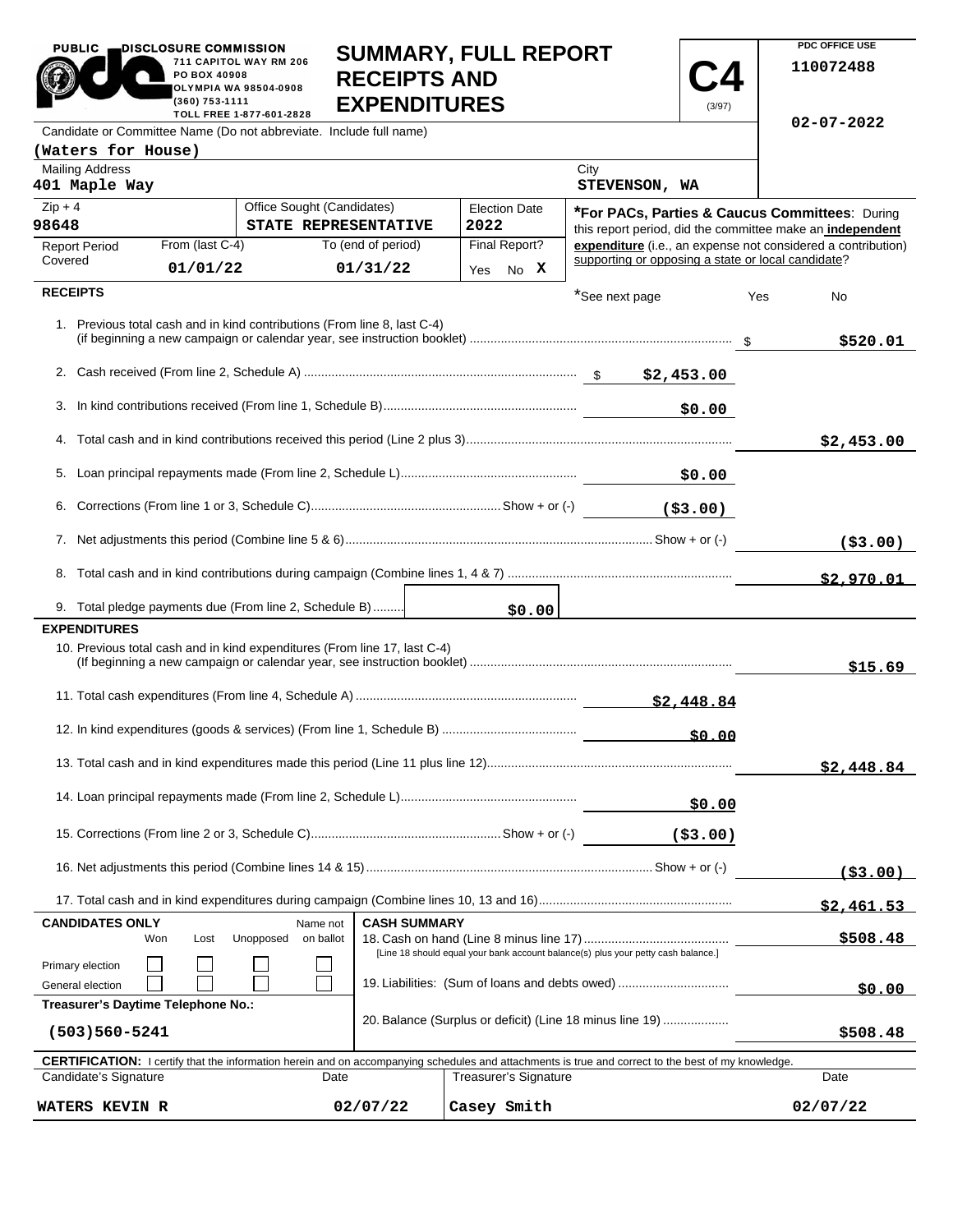## **CASH RECEIPTS AND EXPENDITURE**



Candidate or Committee Name (Do not abbreviate. Use full name.)

| (Waters for House)                                                                                                          |            |                 |          |                            | 01/01/22   | 01/31/22       |
|-----------------------------------------------------------------------------------------------------------------------------|------------|-----------------|----------|----------------------------|------------|----------------|
| 1. CASH RECEIPTS (Contributions) which have been reported on C3. List each deposit made since last C4 report was submitted. |            |                 |          |                            |            |                |
| Date of deposit                                                                                                             | Amount     | Date of deposit | Amount   | Date of deposit            | Amount     | Total deposits |
| 01/20/2022                                                                                                                  | \$1,000.00 | 01/31/2022      | \$350.00 |                            |            |                |
| 01/24/2022                                                                                                                  | \$1,000.00 | 01/31/2022      | \$3.00   |                            |            |                |
| 01/26/2022                                                                                                                  | \$100.00   |                 |          |                            |            |                |
| <b>TOTAL CASH RECEIPTS</b>                                                                                                  |            |                 |          | Enter also on line 2 of C4 | \$2,453.00 |                |

**CODES FOR CLASSIFYING EXPENDITURES**: If one of the following codes is used to describe an expenditure, no other description is generally needed. The exceptions are:

- 1) If expenditures are in-kind or earmarked contributions to a candidate or committee or independent expenditures that benefit a candidate or committee, identify the candidate or committee in the Description block;
- 2) When reporting payments to vendors for travel expenses, identify the traveler and travel purpose in the Description block; and

3) If expenditures are made directly or indirectly to compensate a person or entity for soliciting signatures on a statewide initiative or referendum petition, use code "V" and provide the following information on an attached sheet: name and address of each person/entity compensated, amount paid each during the reporting period, and cumulative total paid all persons to date to gather signatures.

> CODE DEFINITIONS ON NEXT PAGE

- C Contributions (monetary, in-kind & transfers)
- I Independent Expenditures
- L Literature, Brochures, Printing
- B Broadcast Advertising (Radio, TV)
- N Newspaper and Periodical Advertising
- O Other Advertising (yard signs, buttons, etc.)
- V Voter Signature Gathering
- P Postage, Mailing Permits
- S Surveys and Polls
- F Fundraising Event Expenses
- 
- T Travel, Accommodations, Meals

Report Date

**2**

- M Management/Consulting Services W - Wages, Salaries, Benefits
- G General Operation and Overhead

## **3. EXPENDITURES**

- a) Expenditures of \$50 or less, including those from petty cash, need not be itemized. Add up these expenditures and show the total in the amount column on the first line below..
- b) Itemize each expenditure of more than \$50 by date paid, name and address of vendor, code/description, and amount.
- c) For each payment to a candidate, campaign worker, PR firm, advertising agency or credit card company, attach a list of detailed expenses or copies of receipts/invoices supporting the payment.

| Date Paid | Vendor or Recipient<br>(Name and Address)                                | Code    | Purpose of Expense<br>and/or Description | Amount     |
|-----------|--------------------------------------------------------------------------|---------|------------------------------------------|------------|
| N/A       | Expenses of \$50 or less                                                 | N/A     | N/A                                      | \$6.20     |
| 01/25/22  | PRINTS ON THE CHEAP<br>11525A Stonehollow Dr., Suite<br>Austin, TX 78758 | $L = -$ | Yard signs                               | \$2,442.64 |
|           |                                                                          |         |                                          |            |
|           |                                                                          |         |                                          |            |
|           |                                                                          |         |                                          |            |
|           |                                                                          |         |                                          |            |
|           |                                                                          |         |                                          |            |

4. TOTAL CASH EXPENDITURES **EXAMPLE 2008** 2012 12:00 THE RISP ON LINE 2012 12:00 THE RISP ON LINE 11 Of C4 \$